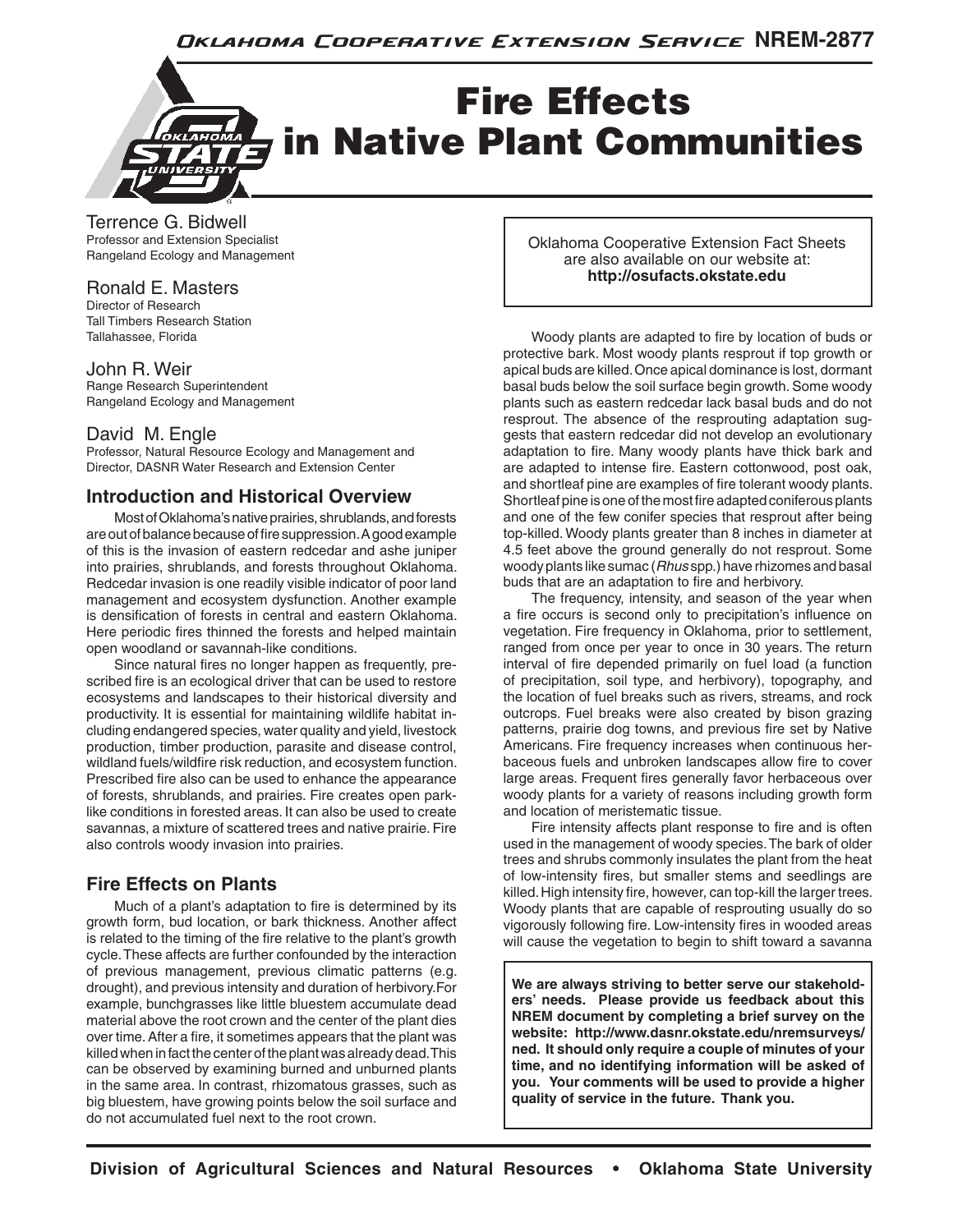appearance. Higher intensity fires in wooded areas may shift the vegetation toward a sprout thicket if mature trees are top killed. The response of woody plants to fire is primarily a function of species, size class, topographical position on the landscape, and fire history.

#### **Herbaceous Plant Response to**

#### **Fire Frequency and Fire Season**

**Historical Overview: For many years** recommendations for burning tallgrass prairie have been very specific and time sensitive to calendar date and season based on research studies in northern Kansas. However, the research behind these recommendations has been extended beyond its underlying scientific basis. The recommendations were based on research taken from only 2 replicates of ungrazed small plots (the hisorical Aldous plots). Other data used for these recommendations were collected from inside cages that were ungrazed and not replicated. Thus these studies did not validate the recommendation that burning should only be done in late spring for the best cattle production. In fact, other research on season of fire on tallgrass prairie has demonstrated that forage production varies from year to year, based on weather and is not predictable by following calendar dates or the phenology of plants for timing of fire. Tallgrass prairie response to fire is highly variable due to the amount and distribution of precipitation, air temperature, soil type, previous history of grazing, and fire (and lack thereof), presence of invasive plants, and current management. Other concerns related to these studies and recommendations relate to the diversity of prairie plants and wildlife. For example, research has shown that burning large tracts of land in late spring is detrimental to ground nesting birds and reduces diversity.

 Season of burn affects plants differently depending on a variety of factors including season of growth and stage of growth relative to the fire event. Plants can generally be grouped into two basic categories: cool-season plants (C3) that grow during the winter and/or spring and mature in the spring and warm-season plants (C4) that start growth during the early summer and mature in the fall. Plants are most susceptible to the effects of fire when the plants are actively growing. Cool-season plants are more susceptible in late winter into spring and warm season plants are most susceptible during the late summer into early fall before dormancy. The response of plant communities to fire (Table 1, 2, 3, and 4) is a function of the complex interaction of the numerous factors that affect individual plant response to fire together with higherlevel processes such as competition among plants.

 Annual plants have a life span of one year and are most susceptible to fire when

| Table 1. Response of herbage production to fire in different times of |  |  |  |
|-----------------------------------------------------------------------|--|--|--|
| otherwise is indicated.                                               |  |  |  |

|                                                      |                                              |             | Change as a                                                                               |
|------------------------------------------------------|----------------------------------------------|-------------|-------------------------------------------------------------------------------------------|
| Timing of fire                                       | Location                                     | Seral stage | Perennial                                                                                 |
| <b>Fall Central</b>                                  | Oklahoma                                     | Mid to late | Not reported                                                                              |
| November                                             | Central Oklahoma                             | Mid to late | Not reported                                                                              |
| Early March to<br>late April.<br>Measured in<br>June | Northcentral<br>Oklahoma                     | Late        | 1986 burns +74%<br>$(+25/day)$<br>1987 burns nc <sup>1</sup>                              |
| Early March to late<br>April. Measured in<br>August  | Northcentral<br>Oklahoma                     | Late        | 1986 burns +17%<br>$(+16/day)$<br>1987 burns nc <sup>1</sup>                              |
| November,<br>February,<br>and April                  | Northcentral<br>Oklahoma                     | Mid         | nc                                                                                        |
| Winter to late<br>spring                             | <b>Northern Kansas</b><br>Flint Hills        | Late        | Dec burn +14% (500)<br>Mar burn +11% (400)<br>Apr burn +22% (800)<br>May burn +36% (1300) |
| Early spring to<br>late spring                       | <b>Northern Kansas</b><br><b>Flint Hills</b> | Late        | Mar burn -33% (1310)<br>Apr burn -18% (690)<br>May burn nc                                |
| Mid November<br>to late April                        | <b>Northern Kansas</b><br>Flint Hills        | Late        | Not reported                                                                              |

 $1$  nc = no change (P>0.05) was detected, i.e., by analysis of the slope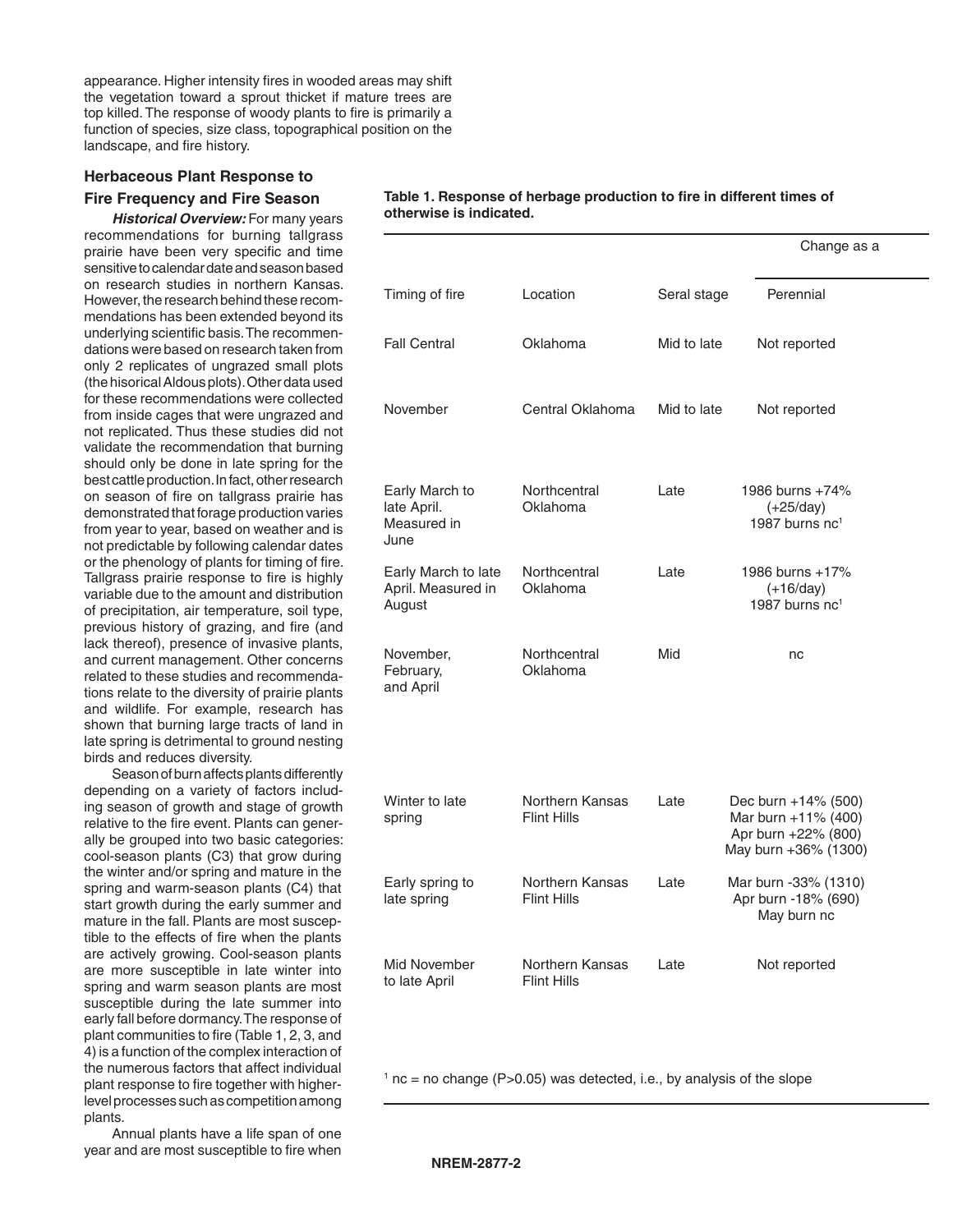### **the dormant season in tallgrass prairies of the central Great Plains. Comparison is with unburned check unless**

| percent (and change in biomass, kg/ha)<br>as a result of fire                                        |                                                                                                                                     |                                                                                                                                                                               |                              |
|------------------------------------------------------------------------------------------------------|-------------------------------------------------------------------------------------------------------------------------------------|-------------------------------------------------------------------------------------------------------------------------------------------------------------------------------|------------------------------|
| $Forb + legumes$                                                                                     | Total production                                                                                                                    | Comments                                                                                                                                                                      | Reference                    |
| Not reported                                                                                         | $-53$ to $-59\%$<br>$(-1,520 \text{ to } -720)$                                                                                     | Ungrazed abandoned cropland, and grazed<br>prairie burned annually for 8 years. Exact<br>burn dates not reported.                                                             | Elwell et al. 1941           |
| $+58\%$ (140)                                                                                        | $+64\%$ (840)                                                                                                                       | Wildfire on area not grazed or mowed in<br>previous years. Dominated by little bluestem.<br>Dry year following the fire. Peak green<br>biomass reported for total production. | Adams and<br>Anderson (1978) |
| 1986 burns +146%<br>$(+6/day)$<br>1987 burns $nc1$                                                   | 1986 burns +94%<br>$(+36/day)$<br>1987 burns $nc1$                                                                                  | Fires (in 1986 and 1987) followed moderate<br>grazing. Responses averaged over fire type.<br>Comparison with late April burn.                                                 | Bidwell et al. (1990)        |
| 1986 burns $nc1$<br>1987 burns nc <sup>1</sup>                                                       | 1986 burns +21%<br>$(+21/day)$<br>1987 burns $nc1$                                                                                  | Fires (in 1986 and 1987) followed moderate<br>grazing. Responses averaged over fire type.<br>Comparison with late April burn.                                                 | Bidwell et al. (1990)        |
| Nov burn<br>nc to +126%<br>$(nc to +290)$<br>in year 2 of one<br>study<br>Feb burn nc<br>Apr burn nc | Year 1<br>Nov burn nc to -33%<br>(nc to -870)<br>Feb burn<br>nc to -25%<br>$(nc to -670)$<br>Apr burn nc to -42%<br>$(nc to +2050)$ | Decrease in total production concomitant<br>with threeawn reduction.                                                                                                          | Engle et al. (1990)          |
| Dec burn -38% (300)<br>Mar burn -38% (300)<br>Apr burn -38% (300)<br>May burn -75% (600)             | Dec burn nc<br>Mar burn nc<br>Apr burn +14% (600)<br>May burn +16% (700)                                                            | Ungrazed plots annually burned 1928-1982.<br>Production data average of 1973-1982.<br>Perennial grasses column includes all<br>grasses.                                       | Towne and<br>Owensby (1984)  |
| Mar burn nc<br>Apr burn nc<br>May burn -47% (140)                                                    | Not reported                                                                                                                        | Grazed pastures burned annually 1950-1966.<br>Data from uplands. Forage (non weedy)<br>reported for perennial grasses and weeds for<br>forbs+legumes.                         | Anderson et al.<br>(1970)    |
| Not reported                                                                                         | After 1 year<br>Mid Nov +26% (620)<br>Late Apr +29% (680)<br>After 2 years<br>Mid Nov +68% (3270)<br>Mid Apr +76% (3660)            | Burned two consecutive years. Data<br>averaged over irrigated and rain-fed because<br>irrigation had no effect. Plots not grazed.                                             | (James 1985)                 |

coefficient in regression analysis, from early March to late April burning.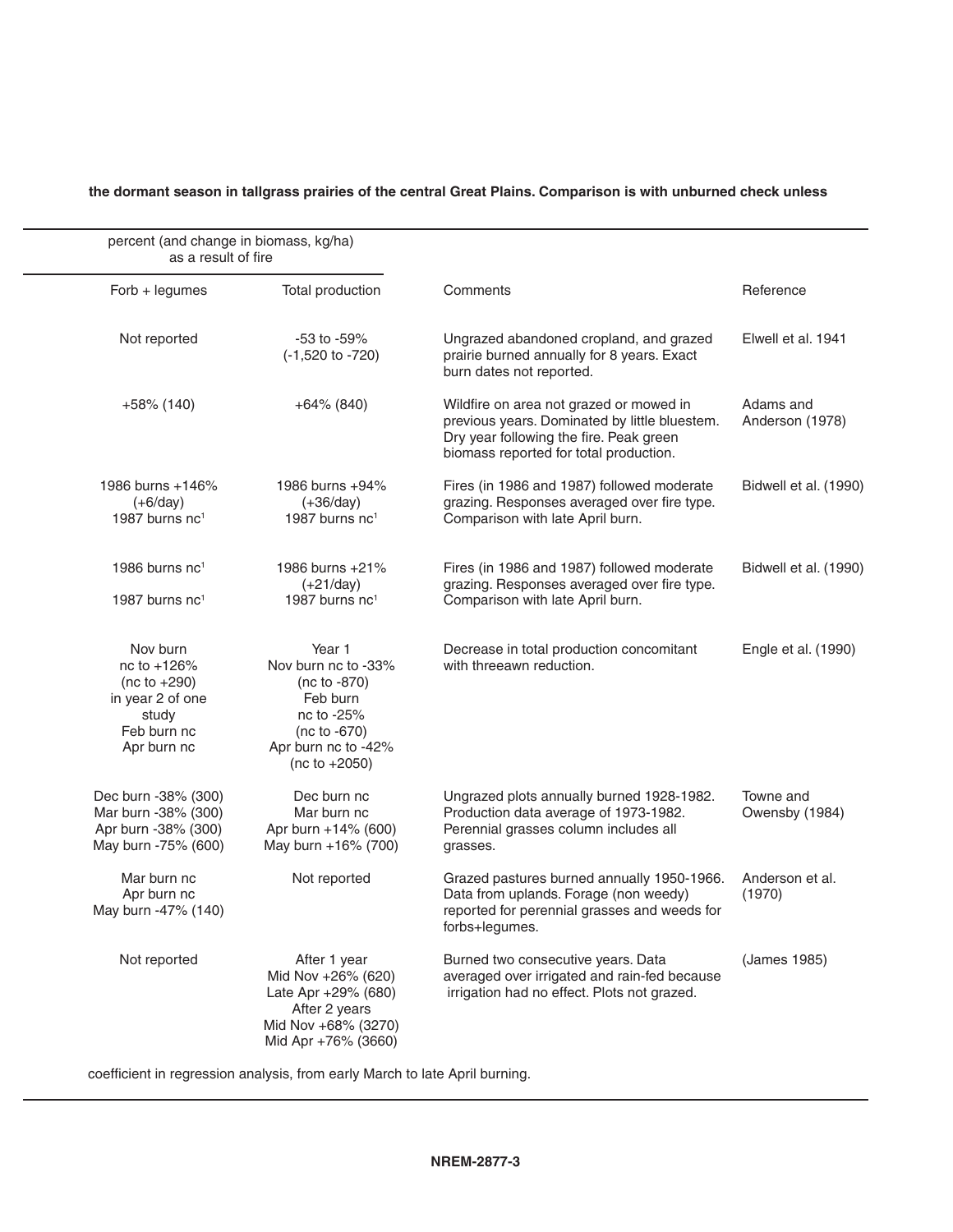|                                                                    |                          |             |                                            | Change as a percent (and change in biomass, kg/ha)<br>as a result of fire |                                       |
|--------------------------------------------------------------------|--------------------------|-------------|--------------------------------------------|---------------------------------------------------------------------------|---------------------------------------|
| Timing of fire                                                     | Location                 | Seral stage | Perennial grasses                          | $Forb + legumes$                                                          | Total production                      |
| Late summer<br>(September 5)<br>Measured in June                   | Northcentral<br>Oklahoma | Mid         | Year 1<br>$-41\%$ ( $-960$ )<br>Year 2 nc  | Year 1<br>$-112%$ (-260)<br>Year 2<br>$+171\%$ (+294)                     | Year 1 nc<br>Year 2 nc                |
| Late summer<br>(September 5)<br>Measured in June                   | Northcentral<br>Oklahoma | Late        | Year 1<br>-27% -540 kg/ha<br>Year 2 nc     | Year 1<br>+173% +1610 kg/ha<br>Year 2 nc                                  | Year 1 nc2<br>Year 2 nc               |
| Late summer<br>(September 5)<br>Measured in August                 | Northcentral<br>Oklahoma | Mid         | Year 1 nc                                  |                                                                           | Year 1 nc                             |
| Later Summer<br>(September 5)<br>Measured in August                | Northcentral<br>Oklahoma | Late        | Year 1 nc                                  | Year 1 nc                                                                 | Year 1 nc                             |
| Late summer<br>(September)                                         | Northcentral<br>Oklahoma | Late        | Year 1<br>$-39\%$ ( $-1200$ )<br>Year 2 nc | nc                                                                        | Year 1<br>$-16\%$ (-580)<br>Year 2 nc |
| Late summer to<br>early fall<br>(Early August<br>to early October) | Southcentral<br>Oklahoma | Mid         | Loamy<br>$-54\%$ ( $-1280$ )<br>Shallow nc | $+53\% (+690)$                                                            | nc                                    |

# Table 2. Response of herbage production to fire in different times of the growing season in tallgrass prairies of the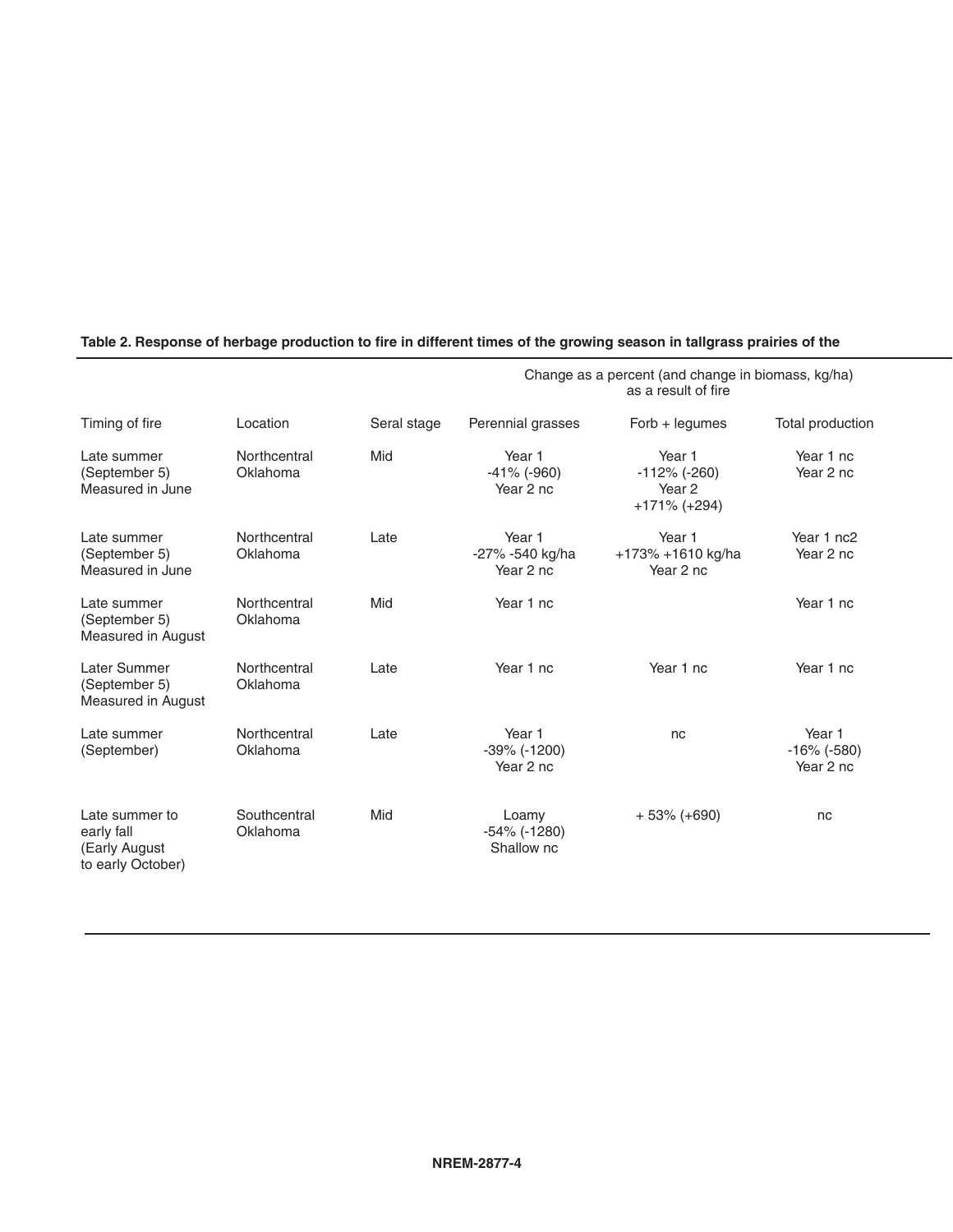#### central Great Plains.

| Comments                                                                                                                                                                                                                                                     | Reference                                        |
|--------------------------------------------------------------------------------------------------------------------------------------------------------------------------------------------------------------------------------------------------------------|--------------------------------------------------|
| Burned in 1985. Moderately grazed.<br>4400 kg/ha fuel.                                                                                                                                                                                                       | Ewing and Engle<br>(1988)<br>Engle et al. (1992) |
| Burned in 1985. Ungrazed. 10,300 kg/ha<br>fuel.                                                                                                                                                                                                              | Ewing and Engle<br>(1988)<br>Engle et al. (1992) |
| Burned in 1985. Moderately grazed.<br>4400 kg/ha fuel.                                                                                                                                                                                                       | Ewing and Engle<br>(1988)<br>Engle et al. (1992) |
| Burned in 1985. Ungrazed. 10,300 kg/ha<br>fuel.                                                                                                                                                                                                              | Ewing and Engle<br>(1988)<br>Engle et al. (1992) |
| Burned in 1988 and 1989. Plots burned in<br>moderately grazed pasture. 8200 kg/ha<br>fuel. Forb production was highly variable<br>among treatment plots.                                                                                                     | Engle et al. (1993)                              |
| Burned two sites (shallow and loamy)<br>up to 3 times in 5 years. Not grazed the<br>year of the first burn and after for the<br>duration of the study. Prairie threeawn<br>abundant at the time of the first burn.<br>Response reported for only first burn. | Engle et al. (1998)                              |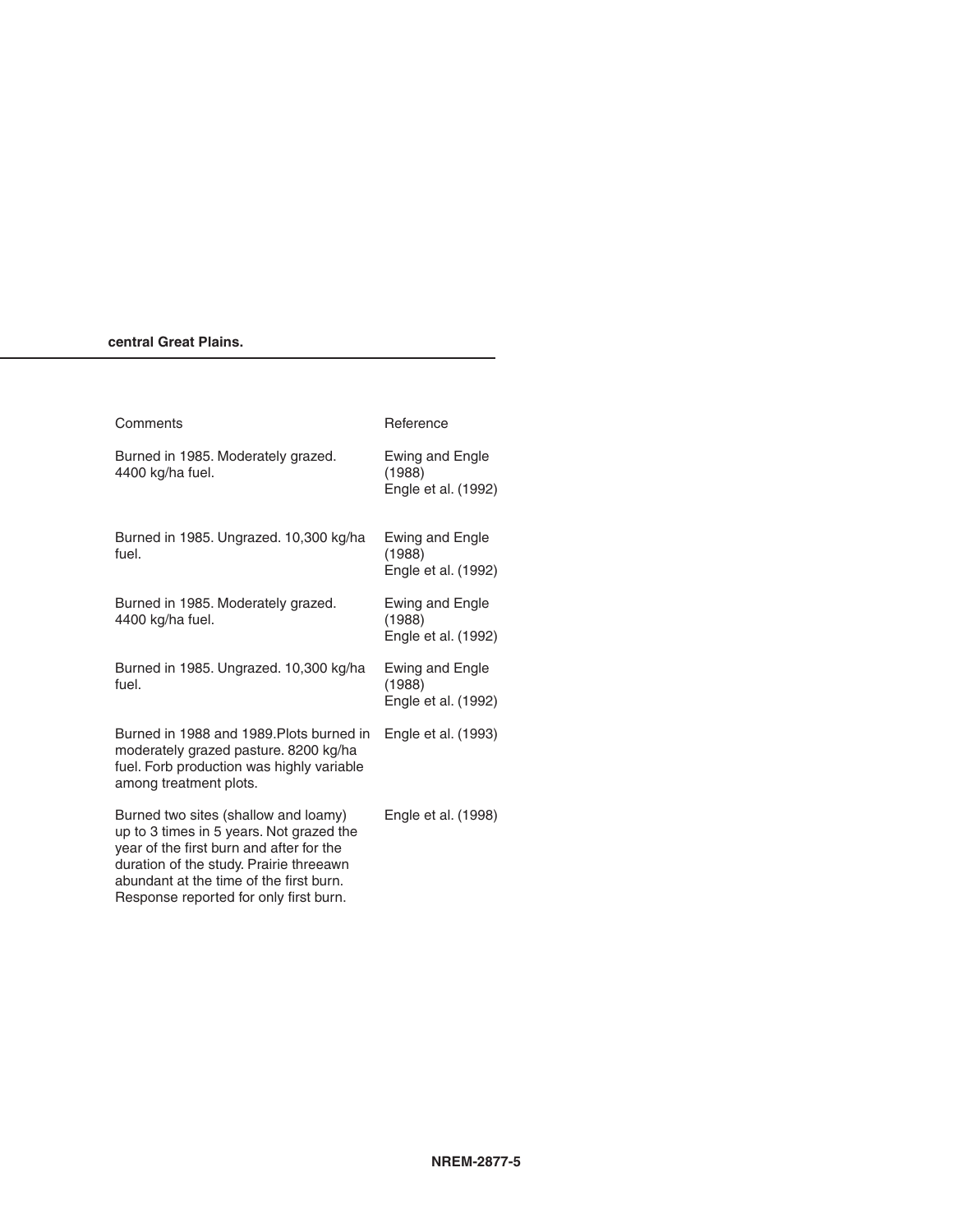|                                                              |                                       |             |                         | Change in relative composition following |                                |
|--------------------------------------------------------------|---------------------------------------|-------------|-------------------------|------------------------------------------|--------------------------------|
| Timing of fire                                               | Location                              | Seral stage | Tallgrasses             | Perennial grasses                        | Little bluestem                |
| November                                                     | Central<br>Oklahoma                   | Mid to late | Not reported            | Not reported                             | Not reported                   |
| February                                                     | Central<br>Oklahoma                   | Late        | $+$                     | $\overline{+}$                           | $+$                            |
| March                                                        | South Central<br>Oklahoma             | Mid to late |                         |                                          |                                |
| Early March.<br>Measured in June.                            | Northcentral<br>Oklahoma              | Late        | $+ (1986)$<br>nc (1987) | $+ (1986)$<br>nc (1987)                  | $+ (1986)$<br>nc (1987)        |
| Early March<br>Measured in<br>August.                        | Northcentral<br>Oklahoma              | Late        | nc (1986)<br>nc (1987)  | $+ (1986)$<br>nc (1987)                  | nc (1986)<br>nc (1987)         |
| November,<br>February, and<br>April                          | Northcentral<br>Oklahoma              | Mid         | nc                      | nc                                       | nc                             |
| November to<br>March                                         | Central and<br>Eastern Kansas         | Mid         | Not reported            | $+$                                      | Not reported                   |
| Winter to late<br>spring compared<br>to no burn              | Northern Kansas<br>Flint Hills        | Late        | $+$                     | $+$                                      | - Dec and May<br>+ Mar and Apr |
| Early spring to late<br>spring compared to<br>no burn        | Northern Kansas<br><b>Flint Hills</b> | Late        | +all burn dates         | Not reported                             | - Mar,<br>nc Apr and May       |
| November, March,<br>and late April<br>compared to no<br>burn | Northern Kansas<br><b>Flint Hills</b> | Late        | + all burn dates        | $-to +$                                  | + all burn dates               |

### Table 3. Change in composition of herbage in tallgrass prairie in response to fire in different times of the dormant

 $a + i$  increase,  $- i$  decrease, nc = no difference (P>0.05) as compared to unburned checks or late spring burning.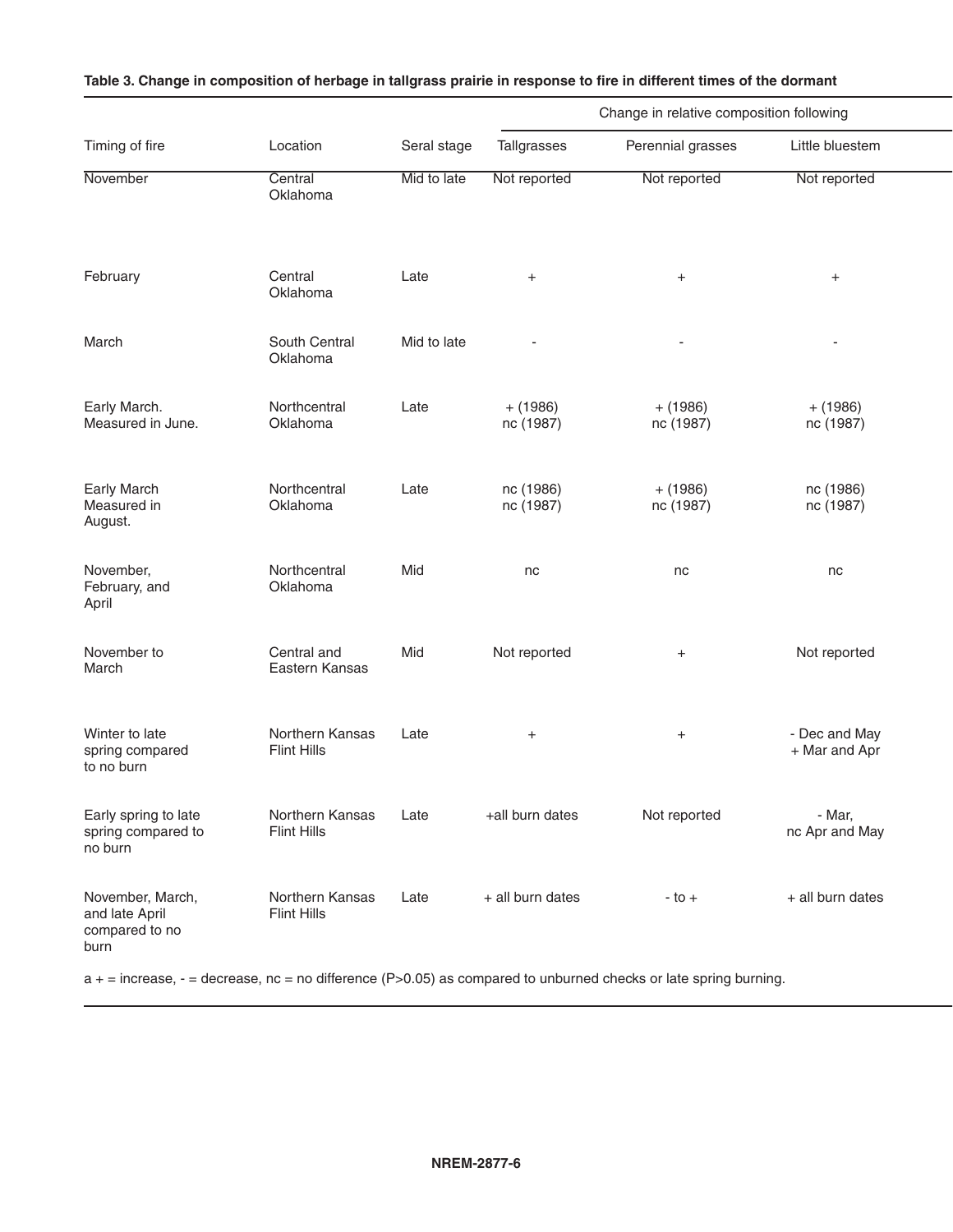|  | season other than late spring in tallgrass prairies of the central Great Plains. |
|--|----------------------------------------------------------------------------------|
|--|----------------------------------------------------------------------------------|

|                                   |                                                                                                                                                                                   |                         | burning as compared to late spring burn or check |                                 |
|-----------------------------------|-----------------------------------------------------------------------------------------------------------------------------------------------------------------------------------|-------------------------|--------------------------------------------------|---------------------------------|
| Reference                         | Comments                                                                                                                                                                          | Legumes                 | Forbs                                            | Forbs + legumes                 |
| Adams and<br>Anderson (1978)      | Wildfire on area not grazed or mowed in<br>previous years . Dominated by little<br>bluestem. Dry year following the fire.<br>Peak green biomass reported for total<br>production. | $+$                     | $+$                                              | Not reported                    |
| <b>Kelting (1957)</b>             | Area not grazed for 2 years before fire.<br>Big bluestem reduced by fire, but other<br>tallgrasses increased.                                                                     | nr                      | nr                                               |                                 |
| Adams et al. (1982)               | Abandoned cropland naturally<br>revegetated with tallgrasses and woody<br>species. Comparison is pre- and post-burn.                                                              | $\ddot{}$               | nc                                               |                                 |
| Bidwell et al. (1990)             | Burned (in 1986 and 1987) following<br>moderate grazing. Responses averaged<br>over fire type. Comparison with late April<br>burn.                                                | nc (1986)<br>nc (1987)  | $+ (1986)$<br>nc (1987)                          | $+ (1986)$<br>nc (1987)         |
| Bidwell et al. (1990)             | Burned (in 1986 and 1987) following<br>moderate grazing. Responses averaged<br>over fire type. Comparison with late April<br>burn.                                                | nc (1986)<br>$- (1987)$ | nc (1986)<br>nc (1987)                           | nc (1986)<br>nc (1987)          |
| Engle et al. (1990)               | Production of desirable hay species,<br>mostly perennial grasses, increased by<br>burns that reduced prairie threeawn.<br>Compared to no burn.                                    | Not reported            | Not reported                                     | $nc$ to $+$ in<br>year 2 of Nov |
| Owensby and<br>Launchbaugh (1977) | December burn controlled prairie<br>threeawn and released forbs and<br>perennial grasses. Compared to no burn.                                                                    | Not reported            | $+$                                              | Not reported                    |
| Towne and<br>Owensby (1984)       | Big bluestem basal cover reported for<br>tallgrasses and perennial forbs basal<br>cover reported for forbs+legumes. Little<br>bluestem basal cover.                               | Not reported            | Not reported                                     | nc Dec, + Mar,<br>- Apr, - May  |
| Anderson et al.<br>(1970)         | Grazed pastures burned annually<br>1950-1966. Big bluestem reported for<br>tallgrasses. Perennial forbs reported for<br>forbs+legumes. Data are canopy cover.                     | Not reported            | Not reported                                     | + Mar, - Apr, - May             |
| Gibson (1989)                     | Areas burned annually but not grazed.<br>Data are canopy cover.                                                                                                                   | Not reported            | Not reported                                     | $+$ Nov, $+$ Mar,<br>- Apr      |
|                                   |                                                                                                                                                                                   |                         |                                                  |                                 |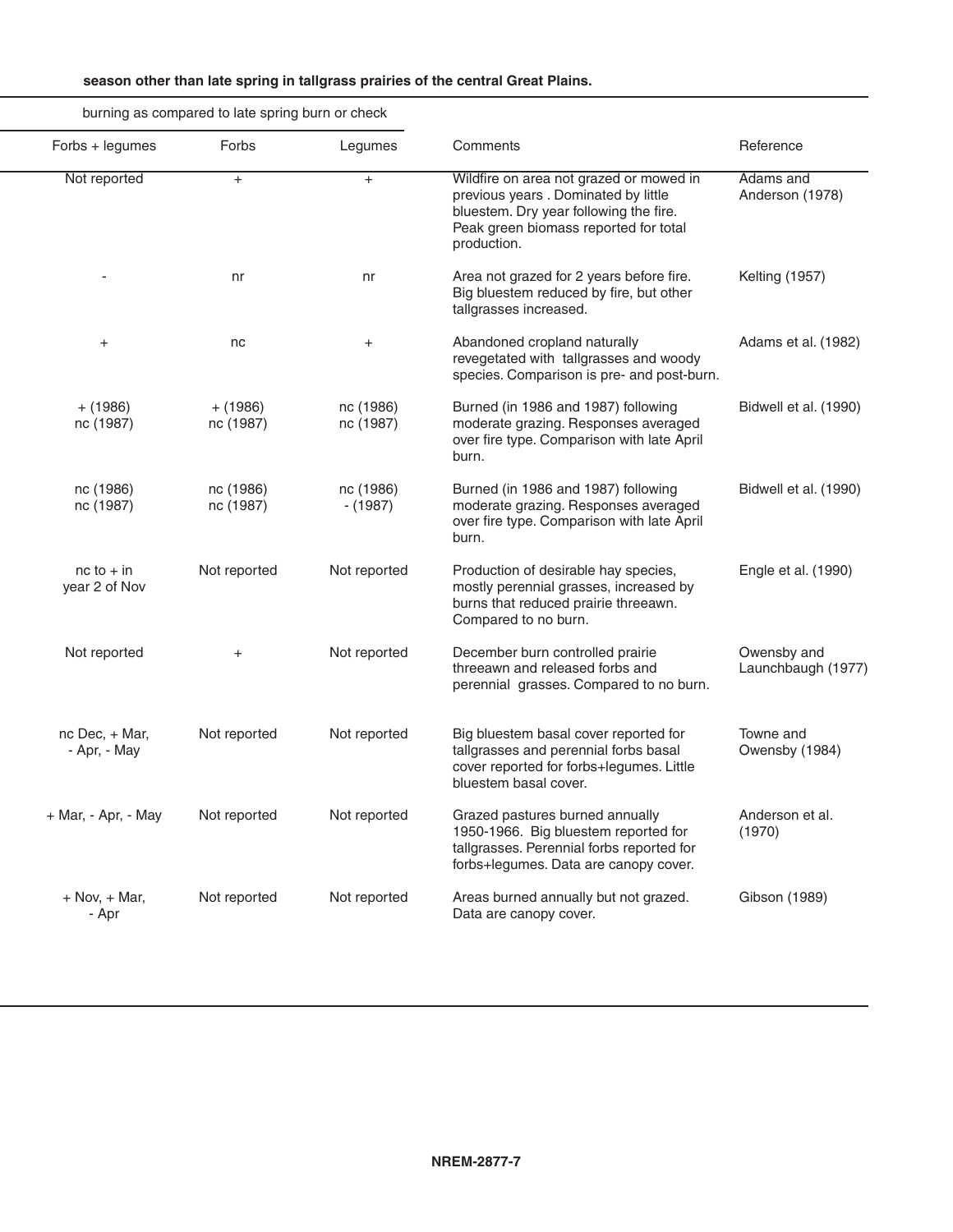|                                                                    |                           |             |                            |                                   | Change in relative composition |                                  |
|--------------------------------------------------------------------|---------------------------|-------------|----------------------------|-----------------------------------|--------------------------------|----------------------------------|
| Timing of fire                                                     | Location                  | Seral stage | Tallgrasses                | Perennial<br>grasses              | Little bluestem                | Forbs +<br>legumes               |
| July 14                                                            | South Central<br>Oklahoma | Mid to late | $+$                        | nr                                |                                |                                  |
| Late summer<br>(September 5)<br>Measured in June                   | Northcentral<br>Oklahoma  | Mid         | nc (year 1)<br>nc (year 2) | $-(year 1)$<br>nc (year 2)        | nc (year 1)<br>nc (year 2)     | - $(year 1)$<br>$nc$ (year $2$ ) |
| Late summer<br>(September 5)<br>Measured in June                   | Northcentral<br>Oklahoma  | Late        | nc (year 1)<br>nc (year 2) | $-(year 1)$<br>nc (year 2)        | - $(year 1)$<br>nc (year 2)    | $+$ (year 1)<br>$+$ (year 2)     |
| Late summer<br>(September 5)<br>Measured in<br>August, Year 1      | Northcentral<br>Oklahoma  | Mid         | nc                         | nc                                | nc                             | nc                               |
| Late summer<br>(September 5)<br>Measured in August                 | Northcentral<br>Oklahoma  | Late        | nc                         | nc                                |                                | nc                               |
| Late summer<br>(September)                                         | Northcentral<br>Oklahoma  | Late        | nc                         | $-(\text{year }1)$<br>nc (year 2) | - (year $1$ )<br>- (year $2$ ) | Not reported                     |
| Late summer to<br>early fall<br>(Early August to<br>early October) | Southcentral<br>Oklahoma  | Mid         | Loamy -<br>Shallow nc      | nc                                | Loamy -<br>Shallow nc          | $\ddot{}$                        |

|  |  |  | Table 4. Change in composition of herbage in tallgrass prairie in response to fire in different times of the growing |  |
|--|--|--|----------------------------------------------------------------------------------------------------------------------|--|
|  |  |  |                                                                                                                      |  |

a + = increase, - = decrease, nc = no difference (P>0.05) as compared to unburned checks or pre-burn.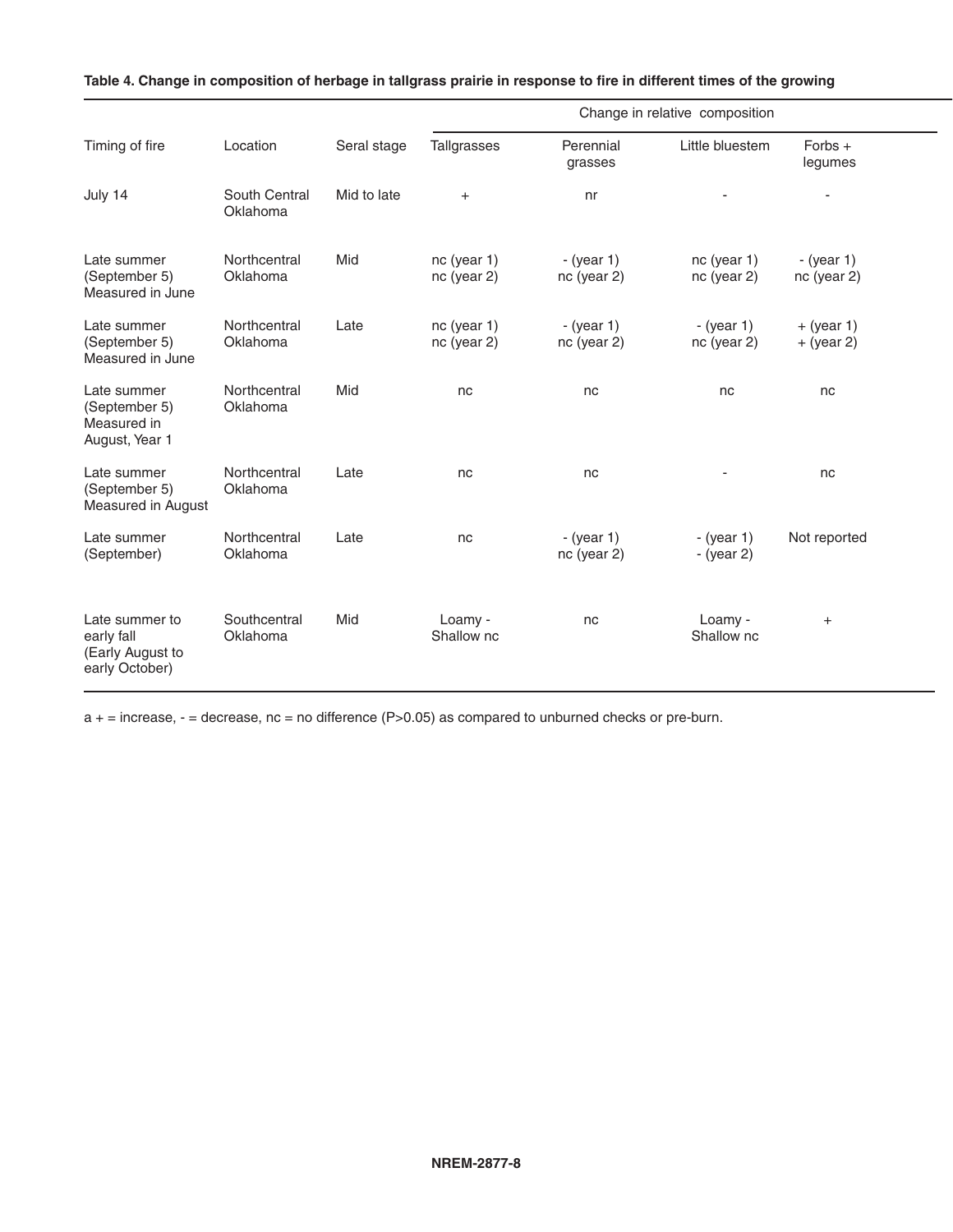| season in tallgrass prairies of the central Great Plains. Comparison is with unburned check unless indicated otherwise. |
|-------------------------------------------------------------------------------------------------------------------------|
|                                                                                                                         |
|                                                                                                                         |
|                                                                                                                         |

|                                                |                                                                                                                                                                                                                                                           |                            | following burning            |
|------------------------------------------------|-----------------------------------------------------------------------------------------------------------------------------------------------------------------------------------------------------------------------------------------------------------|----------------------------|------------------------------|
| Reference                                      | Comments                                                                                                                                                                                                                                                  | Legumes                    | Forbs                        |
| Adams et al. (1982)                            | Abandoned cropland naturally revegetated with<br>tallgrasses and woody species. Comparison is<br>pre- and post-burn.                                                                                                                                      | $+$                        |                              |
| Ewing and Engle (1988),<br>Engle et al. (1992) | Burned in 1985. Moderately grazed. 4400 kg/ha<br>fuel.                                                                                                                                                                                                    | nc (year 1)<br>nc (year 2) | - $(year 1)$<br>$+$ (year 2) |
| Ewing and Engle (1988),<br>Engle et al. (1992) | Burned in 1985. Ungrazed. 10,300 kg/ha fuel.                                                                                                                                                                                                              | nc (year 1)<br>nc (year 2) | $+$ (year 1)<br>nc (year 2)  |
| Ewing and Engle (1988),<br>Engle et al. (1992) | Burned in 1985. Moderately grazed. 4400 kg/ha<br>fuel.                                                                                                                                                                                                    | nc                         | nc                           |
| Ewing and Engle (1988),<br>Engle et al. (1992) | Burned in 1985. Ungrazed. 10,300 kg/ha fuel.                                                                                                                                                                                                              | nc                         | nc                           |
| Engle et al. (1993)                            | Burned in 1988 and 1989. Plots burned in<br>moderately grazed pasture. 8200 kg/ha fuel.<br>Forb production was highly variable among<br>treatment plots.                                                                                                  | Not reported               | Not reported                 |
| Engle et al. (1998)                            | Burned two sites (shallow and loamy) up to 3<br>times in 5 years. Not grazed the year of the<br>first burn and after for the duration of the study.<br>Prairie threeawn abundant at the time of the first<br>burn. Response reported for only first burn. | Not reported               | Not reported                 |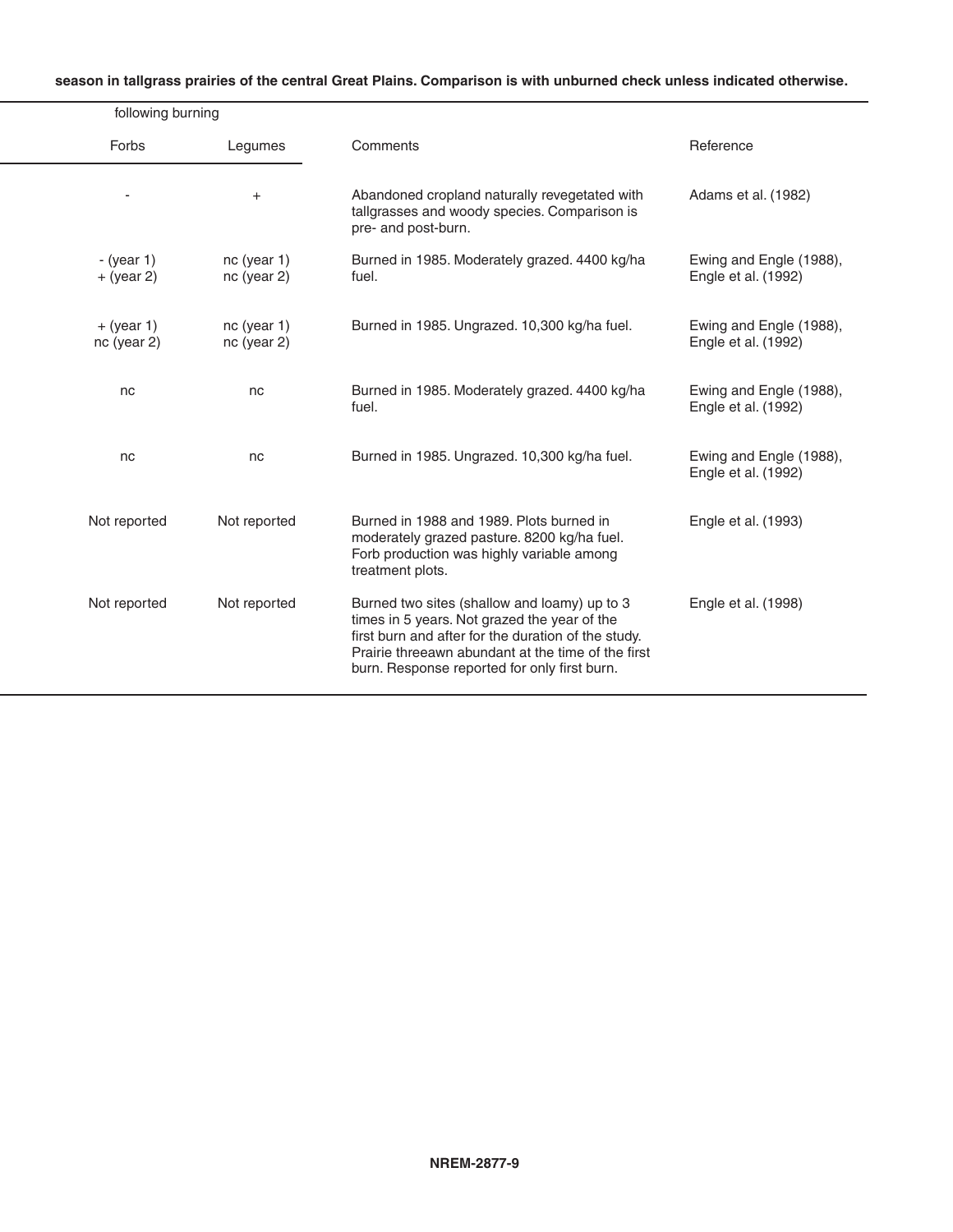

 **Figure 1. Total herbage produced following fires in moderately grazed tallgrass prairie in north central Oklahoma as measured in (a) June 1986, (b) August 1986, (c) June 1987, or (d) August 1987. The independent variable is Julian date. Calendar dates are presented on the x-axes to aid interpretation.**

they are actively growing and before they have dropped their seed. Burning annuals while they are still green is a good method of control if dry fuels are also present.

### **Fire Effects on Air Quality**

 Fires can affect air quality on a local scale, and if the burn is large enough, on a regional scale. Smoke from wildland fire includes both visible (soot, tar droplets, and water droplets) and invisible items (gasses and organic vapors). The primary products of combustion of organic material (wildland fuels) include carbon dioxide, water vapor, carbon monoxide, particulate matter, hydrocarbons (300+), nitrogen oxides, and trace minerals. Thus, smoke management is a key part of the planning process for prescribed fire. Oklahoma is fortunate to have a smoke prediction model based on the Oklahoma Mesonet System. This model allows fire managers to predict when smoke will disperse and not impact sensitive areas.

### **Fire Effects on Soil and Water**

 Fire, either wildfire or prescribed, has various effects on soil and water depending on previous management, fireline intensity, topography, soil type, climate, and future management. People often express concern about soil erosion following a fire. However, research and experience over the past 20 years on wildfires and prescribed fires has shown that there is little need for concern. Research has shown that because of increase light, wind, and plant growth soil dries out faster.

 After a fire, the soil surface is blackened and warms more quickly than an unburned site. The warming soil stimulates soil microbial activity, nutrient cycling, forage quality and quantity, and plant growth. Small amounts of nitrogen and sulfur are volatized during a fire, but these are offset by increased nutrient capture with no net loss to the system from a single fire. Increased nutrient cycling enhances plant-available nitrogen, phosphorus, potassium, and micronutrients. Fire also causes lower concentrations of ligin and increased crude protein thus improving forage quality.

 Fire effects on water quality and water yield vary over the landscape. High intensity fires with large amounts of fuel consumed with concurrent ash deposits can result in a shortlived nutrient pulse into aquatic ecosystems. This phenomenon has not been fully investigated because water quality issues relative to fire have not been of concern in Oklahoma. In contrast, research has shown that the reduction of invading wood plants such as eastern redcedar or ashe juniper or the thinning of native woody plants such as oak has resulted in improved water yield, water quality, and stream flow. Reducing the canopy cover of woody plants decreases plant water use and canopy and stem interception of precipitation.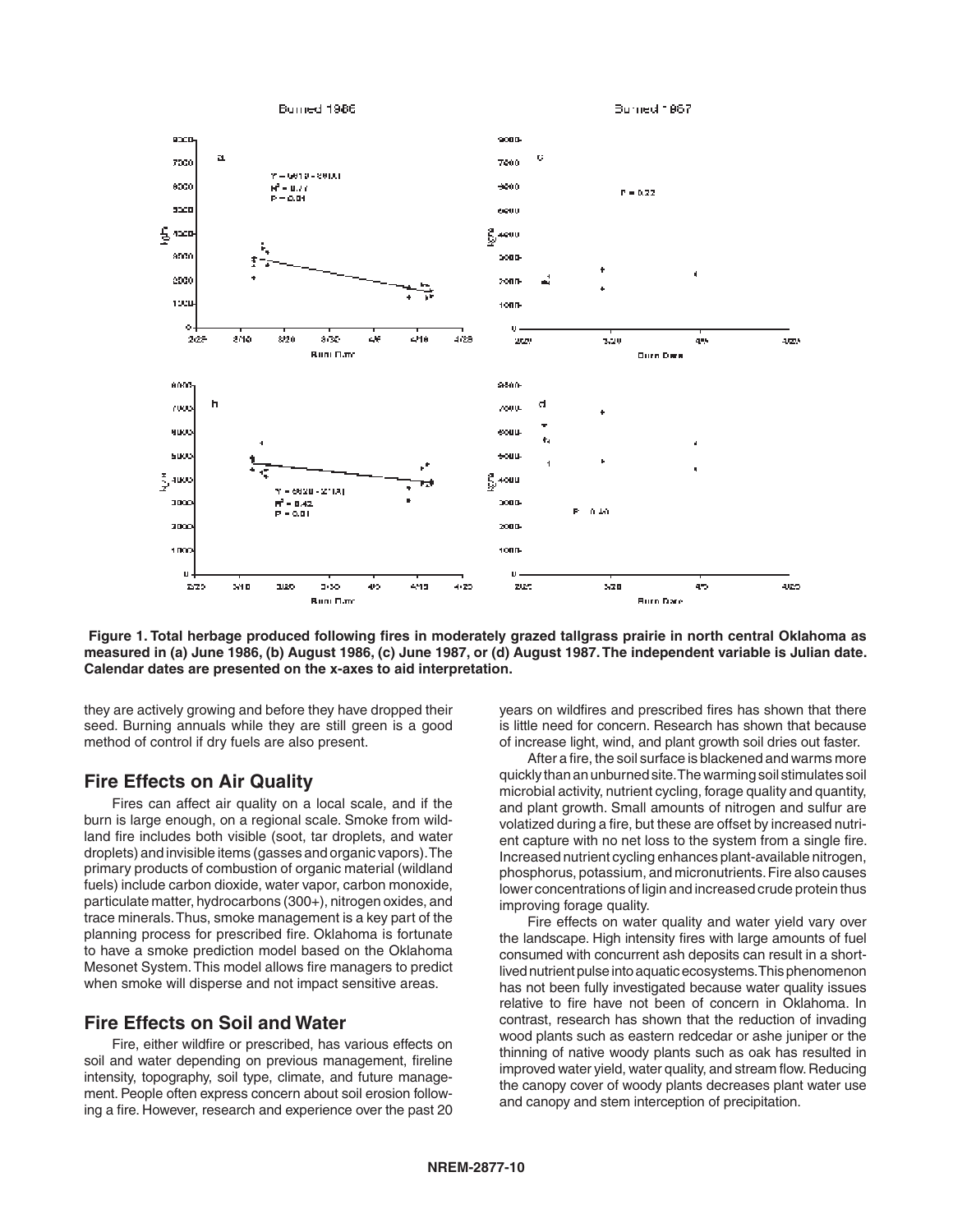### **Fire Effects on Livestock Production**

 Prescribed fire is one of the most beneficial tools that a livestock operation can use to increase stocker cattle gain 10 to 15%, improve body condition score by one on cows, and reduce common internal (e.g., roundworms) and external (e.g., ticks) parasite problems. The improvement in livestock production can be traced to an improvement in forage quality and quantity, an improvement in forage availability, and reduction in habitats (relatively cool, shaded, and damp conditions) that support parasites. Forage production relative to the timing or season of the burn varies from year to year and cannot be predicted (Table 4) (Figure 1). Prescribed fire can be used to control livestock distribution and be used to enhance wildlife habitat through the fire-grazing interaction (e.g. patch burning also known as rotational grazing without fencing).

# **Fire Effects on Steel-wire Fencing**

 Recent research on the effects of fire on the breaking strength and zinc coating of traditional 2-point double stranded barbed wire fencing yielded some unexpected results. Counter to the commonly held belief that fire damages metal fencing, research demonstrated that repeated grassland fires do not adversely affect the corrosion resistance or breaking strength, and therefore the service life of relatively new or old barbwire fences. Many people have tried to restretch old barbed wire fencing after wooden posts were burned out. Usually the result of restretching was broken wire and this was attributed to the fire. However, research on old barbed wire revealed that after a certain point, corrosion from natural weathering processes and atmospheric pollution weakens the wire and causes it to break when restretched. This is good news for land managers who need to burn through fences because they no on longer need to worry about preparing an additional firebreak to protect steel wire fencing. However, wooden corner and line posts should be protected.

# **Fire Effects on Wildlife and Wildlife Habitat**

 Wildlife species include all non-domestic animals, both common and endangered. Their habitat requirements are highly variable and thus fire may be beneficial or detrimental depending on many factors such as timing, season, and size of the burn. However, fire is a necessary management practice for most wildlife species and their habitats. The maintenance and restoration of all major habitat (i.e. vegetation) types in Oklahoma require periodic fire. Research has shown very few cases of direct mortality on wildlife and benefits to the habitat far outweight the rare cases of direct morality.

 Unfortunately, a misconception exists among some people about wildlife habitat in general and the role of trees for wildlife habitat specifically. Some think that trees are necessary for wildlife habitat. However, many wildlife species do not require trees and are adversely affected by their presence. For example, wildlife species that occur in prairie and shrubland vegetation types do not require trees and in fact are precluded from their habitat if trees are allowed to invade or are planted. Thus, fire can be an easy, inexpensive, and natural tool for eliminating invasive trees from sites that historically were prairie or shrubland, regardless of how they got there (including ill-conceived tree planting programs).

 Popular game species such as bobwhite quail, white-tailed deer, and wild turkey also require fire to maintain high quality habitat. Some wetland habitats also benefit from periodic fire to maintain desirable habitat conditions. Fire is used to maintain or change habitat structure and composition. Fire can improve forage and browse availability, quantity, and quality. Fire also will reduce internal and external parasites on wildlife.

 Fire suppression has resulted in the listing of four threatened or endangered species in Oklahoma. Other species are also declining because of fire suppression, but have not yet reached a critical threshold. Endangered or threatened species are usually species that require a very specific set of habitat conditions (narrow ecological niche). If those conditions are not available, then the species will not occur on the site.

 An example in the native forests of southeastern Oklahoma is the red-cockaded woodpecker. This species requires mature stands of native pine with an open mid- and understory for habitat. Fire suppression has allowed hardwoods to occupy the mid- and understory and thus has precluded the woodpecker from using the habitat. Once the mid- and understory is removed, the red-cockaded woodpecker will occupy the habitat again if the region supports a viable population.

 Prairie birds are another example. Species such as the lark bunting and many others will not use a site with as few as one or two small trees per acre. When fire is returned to the system and the trees are eliminated, prairie birds will use the site once again provided that grazing management is appropriate. Other examples of declining species that are affected by fire suppression include the lesser prairie-chicken, and in some cases, the greater prairie-chicken. However, in the case of the greater prairie-chicken, much of its tallgrass prairie habitat is burned too often resulting in poor nest success. Patch burning is an alternative that holds great promise to restore greater prairie chicken habitat.

 These are but a few examples of fire effects on wildlife habitat. See habitat evaluation guides (e.g. Bobwhite Quail Habitat Evaluation Guide) for specific habitat requirements. Consult with a habitat specialist on how and when to apply fire (see OSU Extension Fact Sheet, Fire Prescriptions for Vegetation Management).

# **Fire Effects on Riparian Zones**

 Riparian zones typically have a mixture of large trees, shrubs, and native herbaceous plants. Historically, periodic fire would move through riparian zones and prune the lower tree branches, remove fire intolerant species such as eastern redcedar, and top-kill smaller diameter trees and shrubs causing them to resprout. Many riparian zones in Oklahoma are in poor condition because of the invasion of eastern redcedar and subsequent lack of regeneration of native bottomland hardwood trees such as eastern cottonwood. There is an immediate need for restoration efforts with fire and mechanical methods in riparian zones in Oklahoma.

# **Fire Effects on Timber Production**

 Despite Smokey the Bear, fire is a necessary and important management and restoration tool in the forests of Oklahoma. Forest densification (overstocked trees) has become a pervasive problem because of fire exclusion. Shade-tolerant hardwoods in the forest understory of hardwood or pine forests compete for space, water, and nutrients and reduce growth rates of desirable species. This is particularly important during times of drought when older more desirable trees may succumb to drought-stress. While total reduction of the understory growth in not desirable, fire will effectively control hardwoods with a diameter less than 3 inches. Over time, hardwoods up